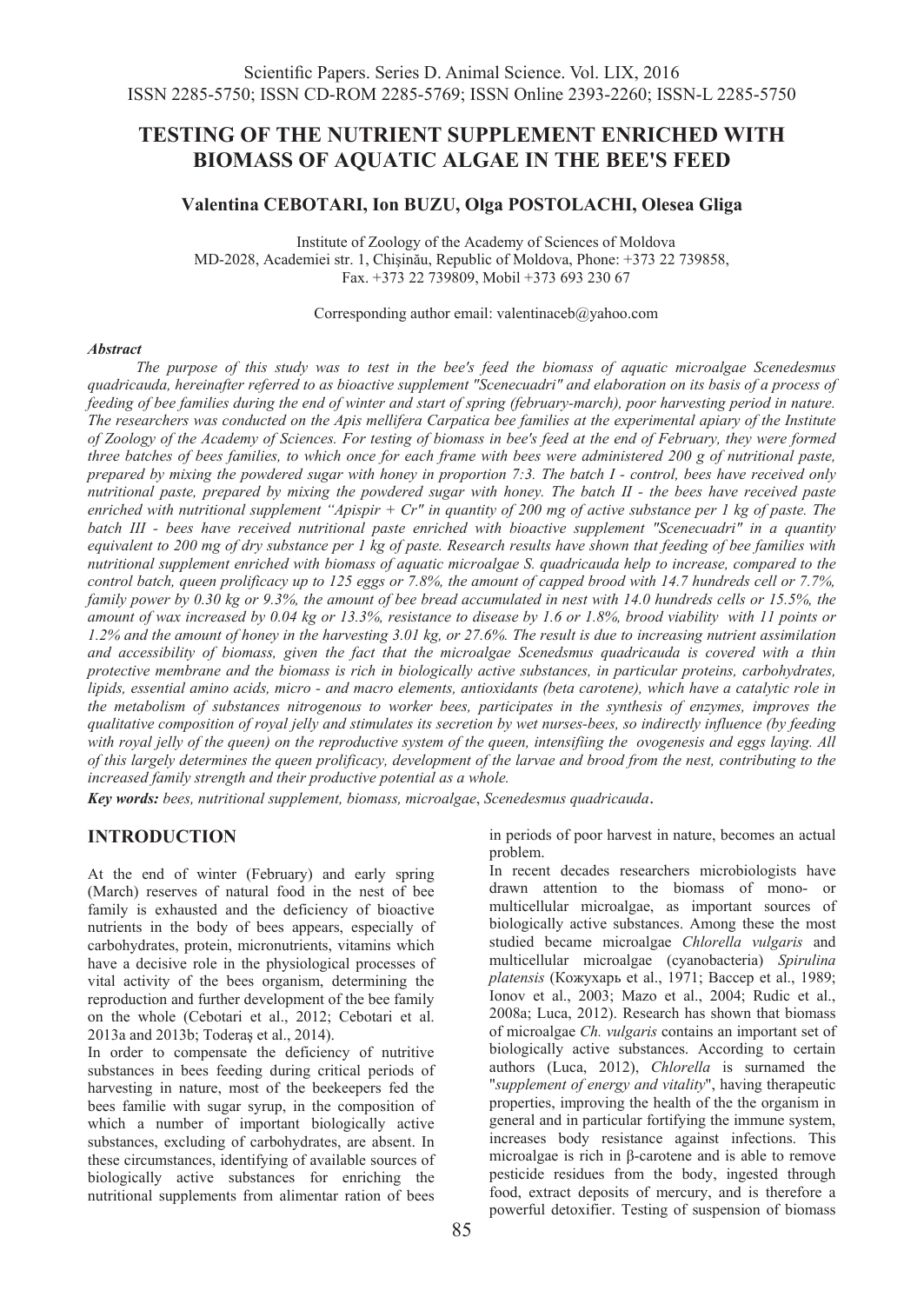of microalgae in in the feeding of the bees has helped to increase the rhythm of development of the colonies with 17.0-22.4% (Eremia et al., 2013).

Among the multitude of species of algae, the most studied is *S. platensis* (Rudic et al., 2006b; Rudic et al., 2006a; Bulimaga et al., 2006a and 2006b; Rudic et al., 2007; Rudic et al., 2008a and 2008b). For over 20 years this multicellular filamentous cyanophytes microalga has been explored as a food source. The World Health Organization and the 3rd International Congress of Food Science and Technology unconventional defined Spirulina as an essential source of up to 50 bioactive substances, which ensures the normal vital processes of the human and animal body.

To strengthen the vigor and disease resistance of bee families, some experts have proposed to enrich the nutritional supplements with biomass of strain *Bifidocbacterium globosum* + biomass of *Streptococcus faecium* + carbohydrate + oxide and aluminum hydroxide + ascorbic acid (Панин et al., 2001), suspension the *Karnitinhlorid* (Кузин et al., 2003).

In beekeeping are known also other proceeding to stimulate growth of bee families by feeding with sources of biologically active substances, in particular sugar syrup mixture of 50% enriched with biomass microalgae *S. platensis (Nordst.) Geitl CALU-835* (Toderaş et al., 2003). The disadvantage of this proceeding is the low efficiency, because the cells of that cyanophytes microalgae are covered with relatively thick a protective membrane, which stagnates the digestion process of nutrients from biomass by bees, in addition, the sugar syrup can not be used in winter when air temperatures are low.

Among the known proceedings (Toderaş et al., 2012, 2012b and 2012c), the nearest solution after technical essence and the obtained result is the proceeding of feeding bee families *Apis mellifera* MD 476Z 2012.09.30. (Toderaş et al., 2012b), which includes the feeding of bees in spring with a mixture of solution of 1% mas. biomass extract of microalgae *S. platensis* CNM-CB-02 and 50% sugar syrup in the ratio of 1: 500, respectively. Previously, to obtain biomass of *S. platensis,* microalgae has been cultivated in the presence of coordinative organic compound of chromium and potassium alum -  $KCr(SO<sub>4</sub>)<sub>2</sub>12H<sub>2</sub>O$ , which increases the permeability of living cells. The feeding of the bees with this mixture was carried out every 2 days, for two weeks in an amount of 100 ... 130 ml of a mixture on bee frame.

The disadvantage of this proceeding is the fact that the technology of obtaining of the extract biomass of microalgae *S. platensis* cultivated in the presence of coordinative compound is too complicated and expensive, and the mixture of sugar syrup enriched with supplement of bioactive substances can not be used during winter or early spring, because of high humidity created by a large amount of releasing vapor in the nest during the period when bees are in hibernation skein. For these reasons, some researchers have proposed as a source of biologically active substances biomass aquatic microalgae (Ungureanu et al., 2015), which are more accessible and less

expensive.

In this context, the aim of this paper was to test in feeding of bees biomass of aquatic microalgae *Scenedesmus quadricauda* and elaboration on its basis of a proceeding for feeding of bee families during the end of winter and start of spring (february-march) poor harvesting period in nature.

# **MATERIALS AND METHODS**

The researches were conducted on the *Apis mellifera Carpatica* bee families at the experimental apiary of the Institute of Zoology of the Academy of Sciences To achieve the purpose, experimental plan has been made that included the feeding of bee families at the end of winter during poor harvesting in nature, when atmospheric temperatures were low, with the nutrition paste wich was prepared by mixing powdered sugar with honey in proportion 7:3 and bioactive supplements. As a bioactive supplement the biomass of aquatic microalgae *S. quadricauda* was used, that was mixed with the pasta. The feeding of the bee families with enriched paste was performed by its distribution in the form of expellers in the nest, above the frame. Usually one expeller for every frame with bees was put.

Bioactive supplement, called by us "*Scenecuadri*", represents a suspension of biomass of 2%, greenish yellow coloured, dry matter contains 47-49% proteins, which includes the complete set of essential and nonessential amino acids, 40-46 % of carbohydrate, 11.9 to 12.2% of lipids, vitamins, micro- and macro elements and other important bioactive substances. In 100 mg of dry matter of the supplement there is 0.28 to 0.31 mg of beta-carotene, one of the main components with antioxidant properties and catalyzation of regeneration processes of cells and reproductive tissues of the queen and function lactogenic at the bee working. Considering that the monocellular microalgae Scenedesmus quadricauda is covered by a relatively thin protective membrane, bioactive substances from biomass are available for digestion in the digestive tract of honey bees.

To estimate the efficiency the proceeding of the bees feeding with the supplement, at the end of february were initiated experiments of comparative testing of the paste on bee colonies divided into three batches, 13 to 15 families each batch. The supplement was administered once, 200 g nutritional paste (a cake) for every frame with bees. The batch I - control, bees have received only nutritional paste, prepared by mixing the powdered sugar with honey in previously mentioned proportion. The batch  $II$  – the closest solution, the bees have received paste enriched with nutritional supplement "Apispir +  $Cr$ " " (Toderas et al., 2012b) in quantity of 2 ml solution with a concentration of 10% (200 mg of active substance) per 1 kg of paste. The batch III - the proposed invention, bees have received nutritional paste enriched with bioactive supplement "*Scenecuadri*" in a quantity 10 ml of suspension with a concentration of 2.0% (200 mg of dry substance) per 1 kg of paste.

In 100 days after feeding bees with the nutritional bioactive supplement (which coincided with the first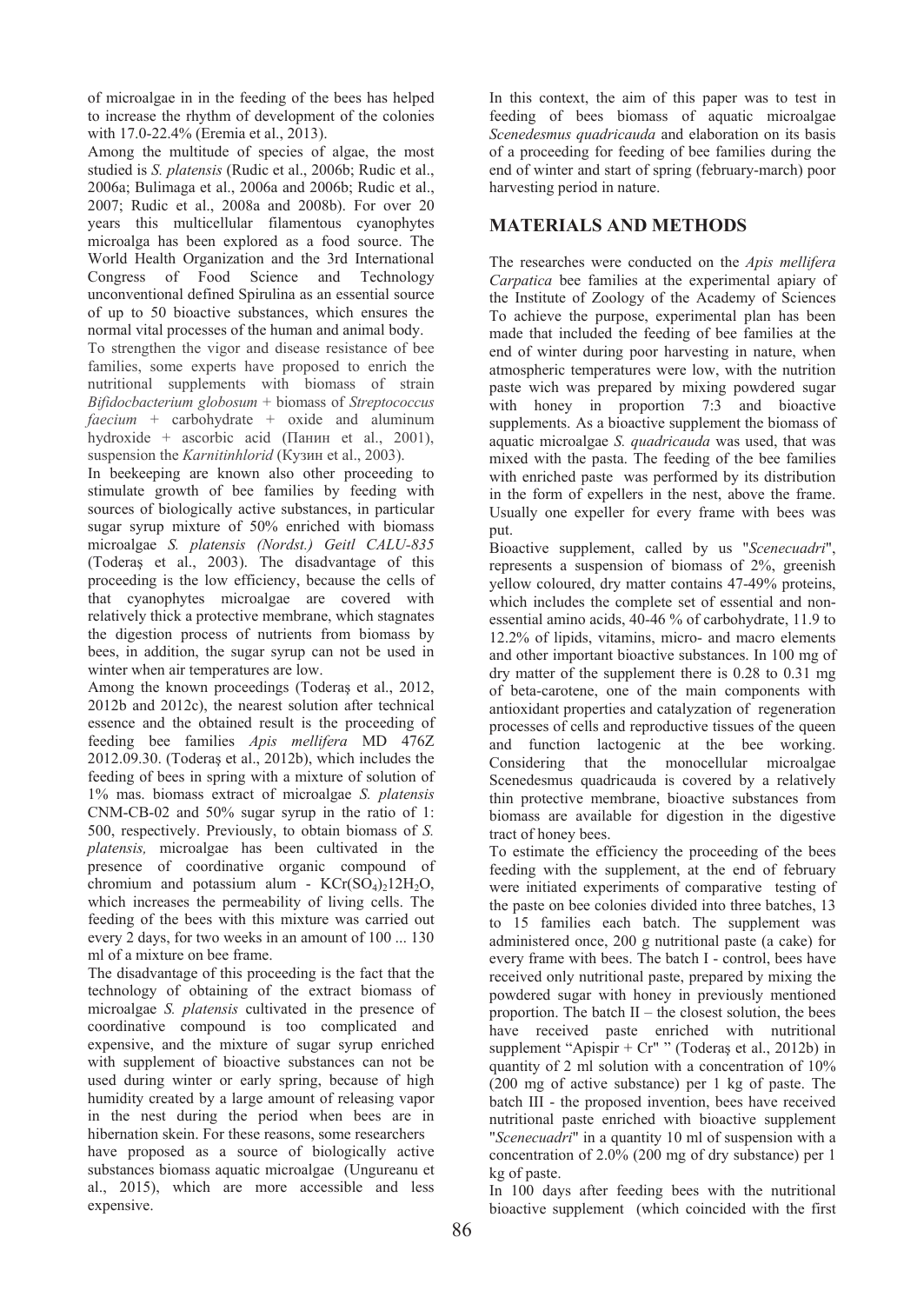harvest) principal morph-productive characters of reproduction, development and productivity of bee families in the experimental batches were evaluated, according to Zootechnical norme regarding breeding of bee families, the growth and certification of genitor beekeeping material, approved by Government Decision no. 306 of 28.04.2011 (Zootechnical norme, 2011). The obtained in experience data were statistically processed using computer software "STATISTICA - 6" and evaluated their certainty, according to variation biometric statistics, by methods of Плохинский, 1989.

# **RESULTS AND DISCUSSIONS**

The test results showed that the feeding of bees with the supplement "*Scenecuadri*" at the end of winter during poor harvest in nature, has contributed to a significant increase of value of principale morphoproductive characters. (Tab. 1).

It was found that the biologically active substances in the supplement "*Scenecuadri*" indirectly have caused stimulation of reproductive functions of the queen (oogenesis) contributing to the growth of egg-laying and to the increasing of the capped brood in the nest and as a result, the development of the bee family. Because, the queen does not consume nutritional supplement administered in the nest, but is constantly fed by worker bees with royal jelly, we can say that the biologically active substances in the supplement have a stimulating impact on lactogenic functions of the nurses bee and on the qualitative composition of royal jelly, stimulating, thus, reproductive functions of the queen.

As a result, the queen's prolificacy in hives from the batch III increased significantly compared with those in batch I (control) and batch II (the nearest solution), respectively, with 125 and 100 eggs/24 hours, or 7.8 and  $6.2\%$  (td = 3.5 and 2.8; P<0,001 and P<0.01).

Also, the quantity of capped brood at the hives from the batch III was significantly higher compared to batch I and batch II, 14.7 and 12.0 hundred cells, or 7.7 to  $6.2\%$  (td = 3.4 and 2.7, P<0.001 and P<0.01), respectively.

The increasing of the queens prolificacy and amount of capped brood, indirectly led to a significant increase of family strength, expressed by the total population of bees in the nest. Thus, the power of bee families from the batch III was significantly higher compared to group I and group II (the nearest solution), with 0.30 and 0.27 kg of bee, or 9.3 and 8.3% (td =  $3.5$  and 3.4; P  $< 0.001$ ), respectively.

Due to higher family strength, the colonies from experimental batches II and III have obtained more pronounced feature of accumulation of the final bee products in the nest, for which, actually, are bred and exploited the bees.

The quantity of bee bread accumulated in the nest was also positively influenced by nutritional supplements enriched with algal biomass. Thus bee families from experimental batches II and III, who received nutritional supplements enriched both with extract of biomass of *Apispir*+Cr and biomass of microalgae *S.* 

*quadricauda* significantly exceeded the families from the control batch after the quantity of bee bread accumulated in the nest, respectively, 7.6 and 14.0 hundred cells, or 8.4 to  $15.5\%$  (t<sub>d</sub>=2.6 and 3.4; P<0.05 si  $P \le 0.01$ ). Also compared with batch II, the amount of accumulated bee bread in the nest at the bee families in group I, who received in food nutritional supplement enriched with biomass of *Scenecuadri*, only had a tendency to increase by  $6.6\%$  (t<sub>d</sub>=1.6; P<0.1).

The amount of wax accumulated during this period in the nest was also, positively influenced by the nutritional supplement enriched with biomass of microalgae *S. quadricauda*. Thus, bees families in the experimental batch III significantly exceeded the families from the batch after amount of wax accumulated at the first harvesting with 0.04 kg or 13.3% ( $t_d$ =2.9; P<0.01) and families from batch II with 0.03 kg or 9.7% ( $t<sub>d</sub>=2.1$ ; P<0.05).

Finally, the amount of honey accumulated in the nest, the morpho-productive character with important economic value, was also the most positively influenced by the biologically active substances contained in supplements enriched with both extract of biomass of *Apispir* + Cr and bioactiv suppliment *Scenecuadri*. Thus after the amount of honey collected at the first harvesting, the bees families from experimental batches II and III vastly exceeded families in the control batch I with 1.03 and 3.01 kg, or 9.6 and 27.6% ( $t_d$ =2.0 and 7.2; P<0.05 si P<0.001). The data presented in table reveals that bees families from the batch III had greatest capacity of accumulation of products in the nest, and after honey production, significantly exceeded the families experimental group II, with 1.98 kg or 16.8 %. This difference is veridical with the highest threshold of certainty without error probability forecasts after Stiudent ( $t_d = 4.5$ ; P<0.001).

More obvious influence of biologically active substances from the extract or biomass of microalgae on the morpho-productive characters of bee families is presented in histogram 1.

In the histogram it can be seen that the characters of accumulation in the nest of bee products such as bee bread, wax and honey had the greatest growth rates. In particular the quantity of honey had rose the most obvious at the bee families who received by food biologically active substances from supplements enriched with biomass of aquatic microalgae.

However, we have to mention that biologically active substances from biomass of microalgae have had a beneficial influence on disease resistance features and viability of the brood.

So the brood viability of bee families of batches II and III, who received supplements enriched, respectively, with extract of biomass Apispir + Cr and biomass Scenecuadri, was significantly higher compared with controls, with 1.3 to 1.2%  $(t_d=3.1 \text{ and } 2.2; P<0.01 \text{ și})$ P<0.05). Given the fact that biological variability of this feature is very narrow, the

significance of this difference (small at first sight, as the absolute dimension) is quite high and corresponds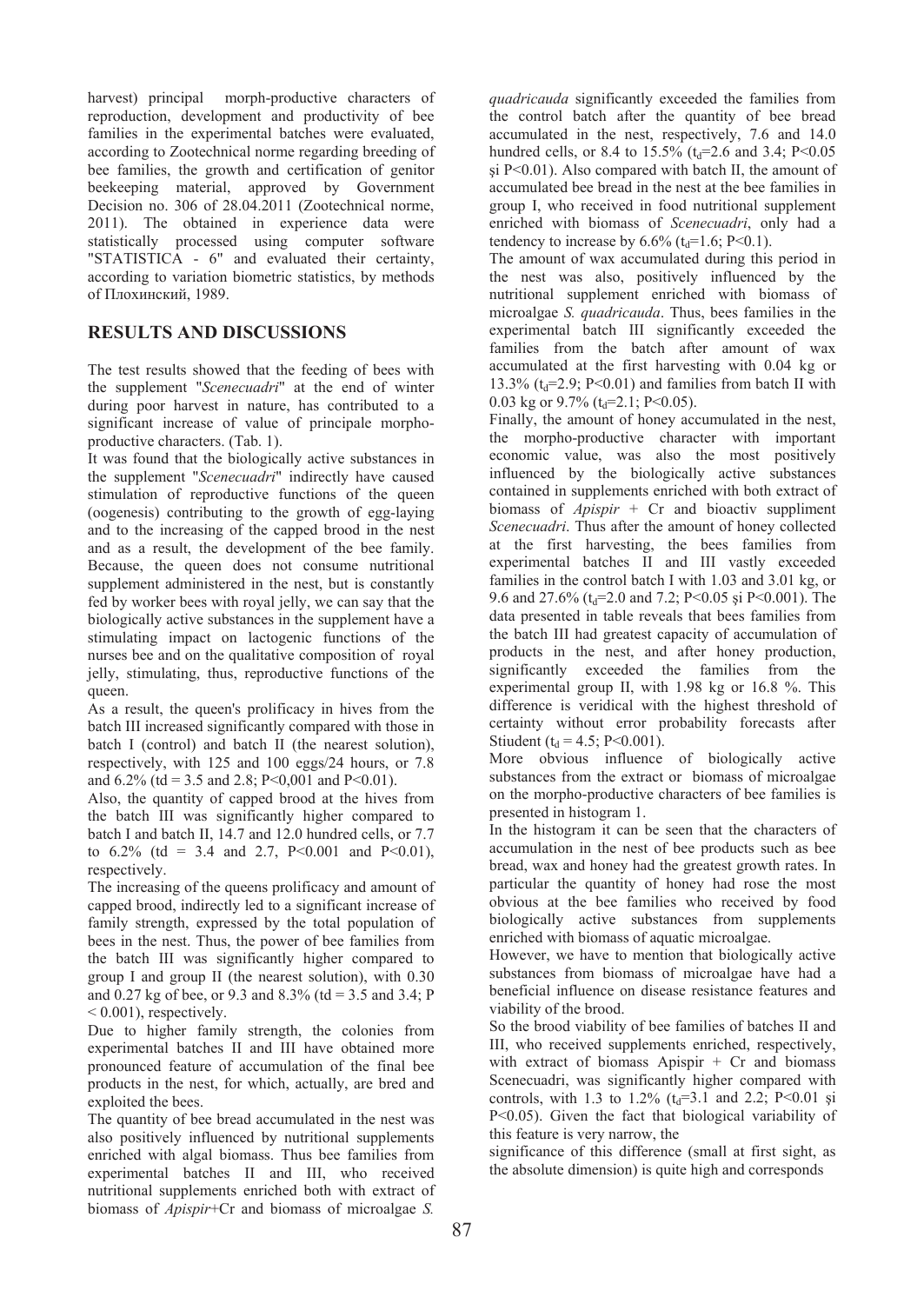|                                          | Nr.  | The value of               | The difference                                                                  |               |       | The difference         |                          |       |  |  |  |
|------------------------------------------|------|----------------------------|---------------------------------------------------------------------------------|---------------|-------|------------------------|--------------------------|-------|--|--|--|
| Batch and name                           | of   | the character              | compared to batch I                                                             |               |       | compared to batch II   |                          |       |  |  |  |
| of bioactive                             | bee  | at first                   | (control)                                                                       |               |       | (the nearest solution) |                          |       |  |  |  |
| substances                               | fam. | harvesting.                | d                                                                               | $\frac{0}{0}$ |       | d                      | $\frac{0}{0}$            |       |  |  |  |
|                                          |      | $M \pm m$                  |                                                                                 |               | $t_d$ |                        |                          | $t_d$ |  |  |  |
| Prolificacy of queen, eggs/24 hours      |      |                            |                                                                                 |               |       |                        |                          |       |  |  |  |
| I control                                | 14   | $1593 \pm 25$              |                                                                                 |               |       | $-25$                  | 1.6                      | 0.7   |  |  |  |
| II Apispir+Cr                            | 15   | $1618 \pm 26$              | $+25$                                                                           | 1.6           | 0.7   |                        | L.                       |       |  |  |  |
| III Scenecuadri                          | 13   | $1718 \pm 25$              | $+125**$                                                                        | 7.8           | 3.5   | $+100**$               | 6.2                      | 2.8   |  |  |  |
| Quantity of capped brood, hundred cells  |      |                            |                                                                                 |               |       |                        |                          |       |  |  |  |
| I control                                | 14   | $191.5 \pm 3.1$            | $\bar{\phantom{a}}$                                                             | ÷,            |       | $-2.7$                 | 1.4                      | 0.6   |  |  |  |
| II Apispir+Cr                            | 15   | $194.2 \pm 3.2$            | $+2.7$                                                                          | 1.4           | 0.6   |                        | $\overline{\phantom{0}}$ |       |  |  |  |
| III Scenecuadri                          | 13   | $206.2 \pm 3.0$            | $+14.7**$                                                                       | 7.7           | 3.4   | $+12**$                | 6.2                      | 2.7   |  |  |  |
| Family strength, kg                      |      |                            |                                                                                 |               |       |                        |                          |       |  |  |  |
| I control                                | 14   | $3.22 \pm 0.05$            |                                                                                 |               |       | $-0.03$                | 0.9                      | 0.5   |  |  |  |
| II Apispir+Cr                            | 15   | $3.25 \pm 0.04$            | $+0.03$                                                                         | 0.9           | 0.5   |                        | $\overline{\phantom{a}}$ |       |  |  |  |
| III Scenecuadri                          | 13   | $3.52 \pm 0.07$            | $+0.30**$                                                                       | 9.3           | 3.5   | $+0.27**$              | 8.3                      | 3.4   |  |  |  |
| Quantity of bee bread, hundreds of cells |      |                            |                                                                                 |               |       |                        |                          |       |  |  |  |
| I control                                | 14   | $90.1 \pm 2.1$             |                                                                                 |               |       | $-7.6*$                | 8.4                      | 2.6   |  |  |  |
| II Apispir+Cr                            | 15   | $97.7 \pm 2.1$             | $+7.6*$                                                                         | 8.4           | 2.6   |                        | $\frac{1}{2}$            |       |  |  |  |
| III Scenecuadri                          | 13   | $104.1 \pm 3.6$            | $+14.0**$                                                                       | 15.5          | 3.4   | $+6.4$                 | 6.6                      | 1.5   |  |  |  |
| Quantity of honey, kg                    |      |                            |                                                                                 |               |       |                        |                          |       |  |  |  |
| I control                                | 14   | $10.74 \pm 0.35$           |                                                                                 |               |       | $-1.03*$               | 9.6                      | 2.0   |  |  |  |
| II Apispir+Cr                            | 15   | $11.77 \pm 0.37$           | $+1.03*$                                                                        | 9.6           | 2.0   |                        |                          |       |  |  |  |
| III Scenecuadri                          | 13   | $13.75 \pm 0.24$ + 3.01*** |                                                                                 | 27.6          | 7.2   | $+1.98***$             | 16.8                     | 4.5   |  |  |  |
| Quantity of wax, kg                      |      |                            |                                                                                 |               |       |                        |                          |       |  |  |  |
| I control                                | 14   | $0.30 \pm 0.01$            |                                                                                 |               |       | $-0.01$                | 3.3                      | 0.7   |  |  |  |
| II Apispir+Cr                            | 15   | $0.31 \pm 0.01$            | $+0.01$                                                                         | 3.3           | 0.7   |                        |                          |       |  |  |  |
| <b>III</b> Scenecuadri                   | 13   | $0.34 \pm 0.01$            | $+0.04**$                                                                       | 13.3          | 2.9   | $+0.03*$               | 9.7                      | 2.1   |  |  |  |
| Resistance to disease, %                 |      |                            |                                                                                 |               |       |                        |                          |       |  |  |  |
| I control                                | 14   | $88.9 \pm 0.8$             |                                                                                 |               |       | $-1.5$                 | 1.7                      | 1.6   |  |  |  |
| II Apispir+Cr                            | 15   | $90.4 \pm 0.5$             | $+1.5$                                                                          | 1.7           | 1.6   |                        | ÷,                       |       |  |  |  |
| III Scenecuadri                          | 13   | $90.5 \pm 0.6$             | $+1.6$                                                                          | 1.8           | 1.6   | $+0.01$                | 0.1                      | 0.01  |  |  |  |
| Broods viability, %                      |      |                            |                                                                                 |               |       |                        |                          |       |  |  |  |
| I control                                | 14   | $90.0 \pm 0.3$             |                                                                                 |               |       | $-1.1***$              | 1.2                      | 3.1   |  |  |  |
| II Apispir+Cr                            | 15   | $91.1 \pm 0.2$             | $1.1**$                                                                         | 1.2           | 3.1   |                        |                          |       |  |  |  |
| III Scenecuadri                          | 13   | $91.1 \pm 0.4$             | $1.1*$                                                                          | 1.2           | 2.2   | 0.0                    | 0.0                      | 0.0   |  |  |  |
|                                          |      |                            | $D_1, \ldots, D_n \times D_2 \cap D_3$ , ** $D_2 \cap D_1$ , *** $D_2 \cap D_1$ |               |       |                        |                          |       |  |  |  |

Table 1. The test results of feeding of bees families with nutritional supplements fortified with algal biomass

Remark: \* P<0.05; \*\* P<0.01; \*\*\* P<0.001;

to a high threshold of certainty, according to probability theory predicts without error Student [Плохинский, 1989].

Similarly, bees families of these experimental batches had a tendency to have increased resistance to the diseases. Despite the fact that the biologically features like brood viability and disease resistance are largely determined by heredity ( $h2 = 0.7$ -0.8), however, the test data demonstrates that feeding of bees with biologically active substances certainly have contributed to fortify immunity and strength of bee families, as the result - to the increase of their productivity.

Therefore, the technical result of the use of biomass of microalgae in the nutrition of bees consist in stimulate functions of ovogenesis and egg laying at queens, increasing the quantity of capped brood and of the number of hatched worker bees, which in its turn, led to the quantitative increasing of the power of bee families, the harbinger of higher productivity. The result is due to increasing nutrient assimilation and accessibility of biomass, given the fact that the micro S. quadricauda is covered with a thin protective membrane and the biomass is rich in biologically active substances, in particular proteins, carbohydrates, lipids, essential amino acids, micro and macro elements, antioxidants (beta carotene), which have a catalytic role in the metabolism of substances nitrogenous to worker bees, participates in the synthesis of enzymes, improves the qualitative composition of royal jelly and stimulates its secretion by nurses bees, so indirectly influence (by feeding with royal jelly of the queen) on the reproductive system of the queen, intensifiing the ovogenesis and laying eggs.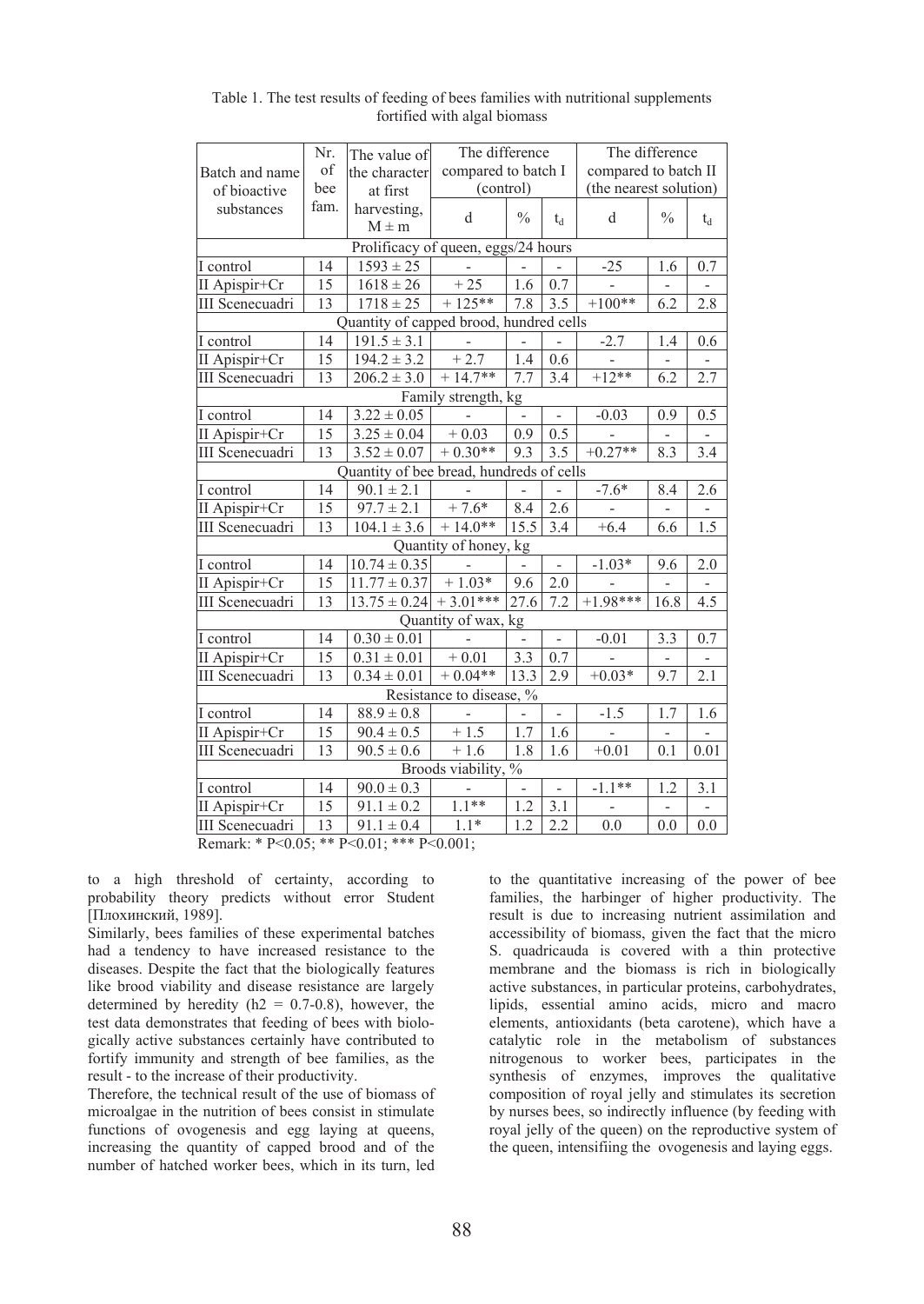

*Fig. 1. Value of morpho-productive characters of bee colonies depending on the administered supplement* 

All of this determines largely prolificacy of the queen, development of larvae and brood in the nest, contributing to increased strength of bee families and their productive potential entirely.

On the base the carried investigations it was elaborated a new proceeding of feeding of bee families in poor harvesting period in nature, at the end of winter - early spring (February-March), when atmospheric temperatures are low. The proceeding provides the enrichment of the nutritional supplements with biologically active substances, which are a little cheaper and easier to obtain, more accessible and more easily digested by bees, ensuring at the same time, the nutritional needs of bees during this period of year. Biologically active substances, added to the food, stimulates prolificacy of bees queen, increase the power and productivity of bee families of *Apis mellifera.*

# **CONCLUSIONS**

1. The feeding of bee families with nutritional supplement enriched with biomass of aquatic microalgae *S. quadricauda* help to increase, compared to the control batch, the queen prolificacy with 7.8%  $(P<0.01)$ , the amount of capped brood with 7.7%  $(P<0.01)$ , family power with 9.3%  $(P<0.01)$ , the amount of bee bread accumulated in nest with 15.5%  $(P<0.01)$ , the amount of wax increased with 13.3%  $(P<0.01)$ , resistance to disease with 1.8%  $(P<0.1)$ , brood viability with  $1.2\%$  (P<0.05) and the amount of honey in the harvestig with 27.6% (P<0.001).

2. On the base the carried investigations it was elaborated a new proceeding of feeding of bee families in poor harvesting period in nature, when atmospheric temperatures are low. This proceeding ensuring the increase of productivity of bee families.

# **ACKNOWLEDGEMENTS**

Scientific studies have been carried out within the fundamental institutional project 15.817.02.12F "Diversity, structure and functioning of complex natural and anthropogenic fauna in the context of strengthening of the national security strategy of the Republic of Moldova" from the state budget.

### **REFERENCES**

- Bulimaga Valentina, Rudic V., Zosim Liliana, Chiriac Tatiana, Turtă C., Prodius D., Şova S., Mereacre V. Procedeu de obţinere a biomasei de *Spirulina platensis*. Brevet de invenţie nr. MD 3128 G2 2006.08.31, Chişinău, 2006a.
- Bulimaga Valentina, Rudic V., Zosim Liliana, Chiriac Tatiana, Turtă C., Prodius D., Melnic Silvia, Mereacre V. Procedeu de obținere a biomasei cianobacteriei Spirulina platensis. Brevet de cianobacteriei Spirulina platensis. invenție nr. MD 3129 G2 2006.08.31, Chișinău, 2006b.
- Cebotari Valentina, Toderaş I., Buzu I. The use of biologically active substances for strengthening of rezistance to diseases of honeybee colonies *Apis mellifera*. University of Agricultural Sciences and Veterinary Medicine, Iasi, Romania. International Scientific Symposium: Modern zootehny, factor of sustainable development – Centennial 1912 - 2012. Lucrări Științifice, Quoted CNCSIS cu B<sup>+</sup>, vol. 57, Seria Zootehnie, ISSN 1454-7368, Iaşi, 2012, pag. 39-43.
- Cebotari Valentina, Toderaş I., Buzu I., Rudic V. The role of "Apispir+Zn" biostimulator in increasing of productivity of *Apis mellifera* bee colonies. University of Agricultural Sciences and Veterinary Medicine Iasi. Scientific Papers. Series Animal